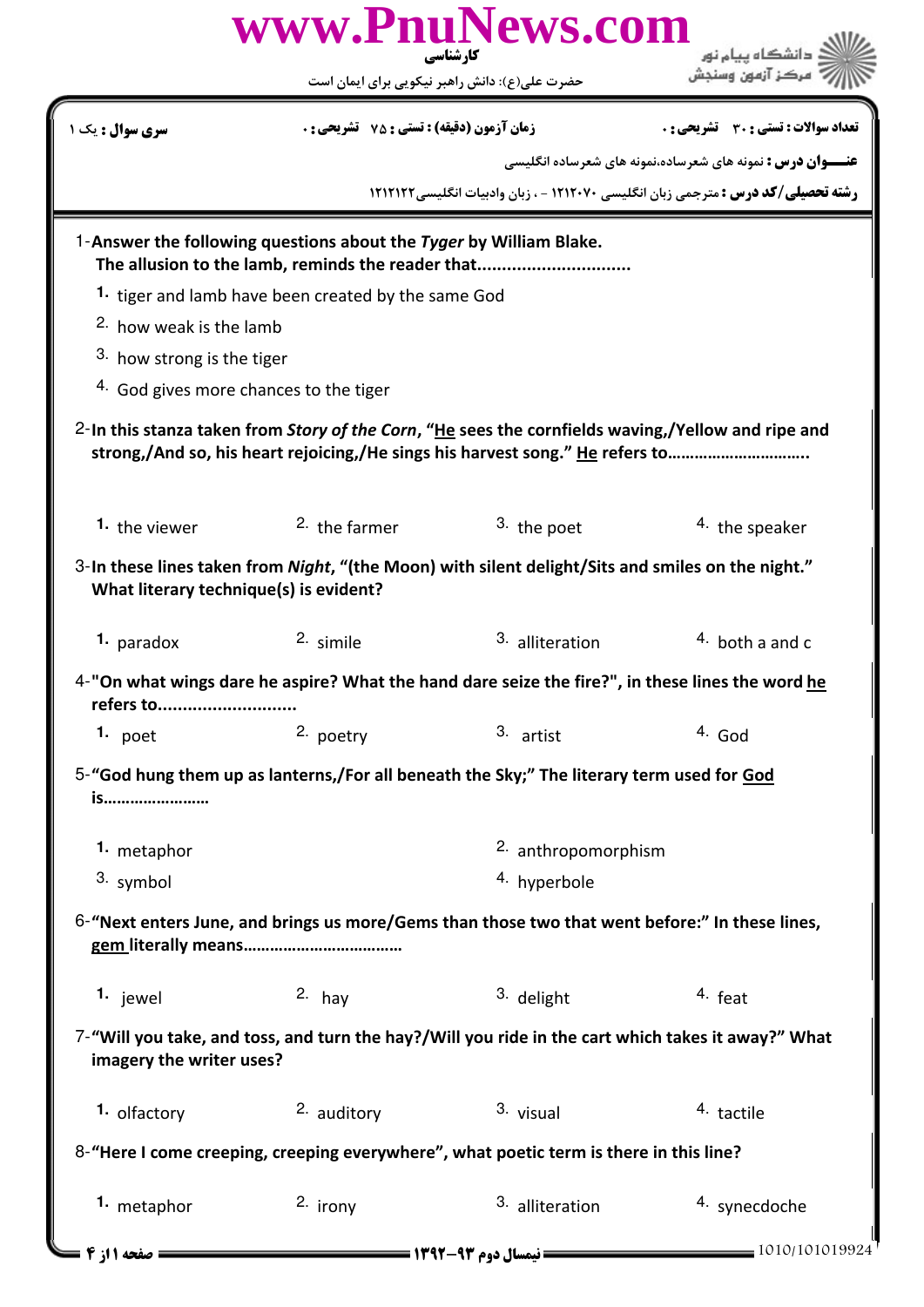|                                                                                                                | www.PnuNews.com<br>کار شناسی                                                                 |                                     |                                                                                                      |  |  |  |
|----------------------------------------------------------------------------------------------------------------|----------------------------------------------------------------------------------------------|-------------------------------------|------------------------------------------------------------------------------------------------------|--|--|--|
|                                                                                                                | حضرت علی(ع): دانش راهبر نیکویی برای ایمان است                                                |                                     |                                                                                                      |  |  |  |
| <mark>سری سوال :</mark> یک ۱                                                                                   | <b>زمان آزمون (دقیقه) : تستی : 75 ٪ تشریحی : 0</b>                                           |                                     | <b>تعداد سوالات : تستي : 30 ٪ تشريحي : 0</b>                                                         |  |  |  |
|                                                                                                                |                                                                                              |                                     | <b>عنـــوان درس :</b> نمونه های شعرساده،نمونه های شعرساده انگلیسی                                    |  |  |  |
|                                                                                                                |                                                                                              |                                     | <b>رشته تحصیلی/کد درس :</b> مترجمی زبان انگلیسی ۱۲۱۲۰۷۰ - ، زبان وادبیات انگلیسی ۱۲۱۲۱۲۲             |  |  |  |
| technique has been used in blackness?                                                                          | 9-"I heard the rustle of her shawl/As she (night) threw blackness everywhere". What literary |                                     |                                                                                                      |  |  |  |
| 1. simile                                                                                                      |                                                                                              | 2. metaphor                         |                                                                                                      |  |  |  |
| 3. personification                                                                                             |                                                                                              | 4. anthropomorphism                 |                                                                                                      |  |  |  |
| 10-"Through the calm and frosty air/Of the morning bright and fair." Air and fair have                         |                                                                                              |                                     |                                                                                                      |  |  |  |
|                                                                                                                |                                                                                              |                                     |                                                                                                      |  |  |  |
| 1. alliteration                                                                                                | $2.$ jambic foot                                                                             | 3. rhythm                           | <sup>4.</sup> rhyming pattern                                                                        |  |  |  |
|                                                                                                                |                                                                                              |                                     |                                                                                                      |  |  |  |
| 1. quatrain                                                                                                    | 2. sestet                                                                                    | 3. sonnet                           | <sup>4.</sup> couplet                                                                                |  |  |  |
| 12-"There's snow on the fields,/And cold in the cottage," what images are there in these lines?                |                                                                                              |                                     |                                                                                                      |  |  |  |
| 1. tactile, auditory                                                                                           |                                                                                              | <sup>2.</sup> visual, olfactory     |                                                                                                      |  |  |  |
| 3. tactile, visual                                                                                             |                                                                                              | <sup>4.</sup> visual, tactile       |                                                                                                      |  |  |  |
| 13-"Oh, I have been a woodland child,/And walked alone in places wild," child and wild have a(n)<br>end-rhyme. |                                                                                              |                                     |                                                                                                      |  |  |  |
| 1. different                                                                                                   | 2. dissimilar                                                                                | 3. identical                        | 4. internal                                                                                          |  |  |  |
|                                                                                                                | lines into a /an  and helps to give the poem its song-like quality.                          |                                     | 14-In the lamb by William Blake, Repetition in the first and last couplet of each stanza makes these |  |  |  |
| 1. extended metaphor                                                                                           |                                                                                              | <sup>2.</sup> rhythmic meter        |                                                                                                      |  |  |  |
| 3. refrain                                                                                                     |                                                                                              | <sup>4.</sup> sustained rhyme       |                                                                                                      |  |  |  |
| 15-In the poem, That Time of Year Thou May'st in Me Behold what is the underlying theme?                       |                                                                                              |                                     |                                                                                                      |  |  |  |
| 1. the passing of time                                                                                         |                                                                                              | <sup>2.</sup> the brutality of war  |                                                                                                      |  |  |  |
| 3. sympathy for the poor                                                                                       |                                                                                              | <sup>4.</sup> the absurdity of life |                                                                                                      |  |  |  |
|                                                                                                                |                                                                                              |                                     |                                                                                                      |  |  |  |
|                                                                                                                |                                                                                              |                                     |                                                                                                      |  |  |  |
|                                                                                                                |                                                                                              |                                     |                                                                                                      |  |  |  |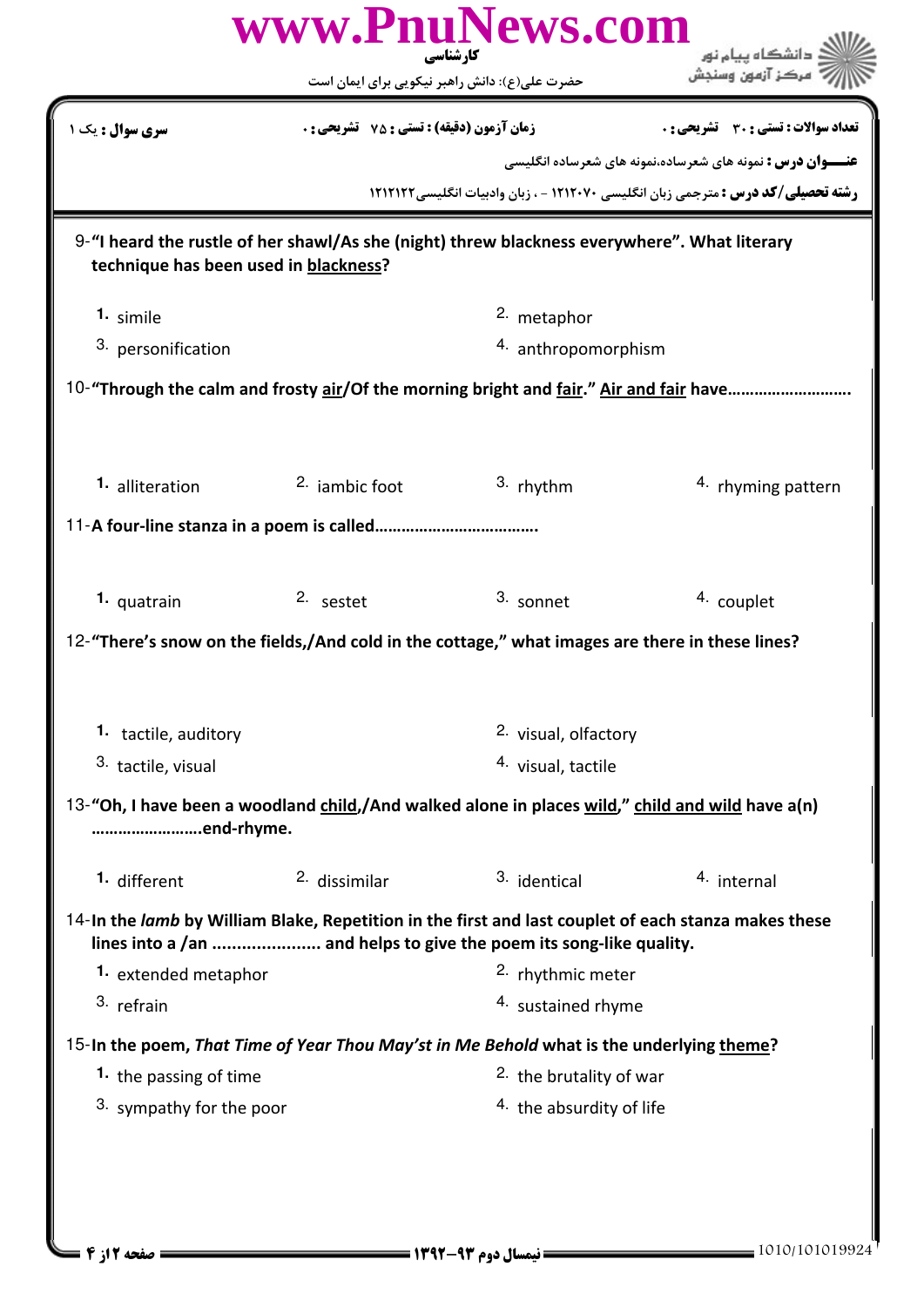|                                                                           | www.PnuNews.com<br>كارشناسي                                                                                                                       |                          |                                                                                          |
|---------------------------------------------------------------------------|---------------------------------------------------------------------------------------------------------------------------------------------------|--------------------------|------------------------------------------------------------------------------------------|
|                                                                           | حضرت علی(ع): دانش راهبر نیکویی برای ایمان است                                                                                                     |                          |                                                                                          |
| <b>سری سوال :</b> یک ۱                                                    | <b>زمان آزمون (دقیقه) : تستی : 75 ٪ تشریحی : 0</b>                                                                                                |                          | <b>تعداد سوالات : تستي : 30 ٪ تشريحي : 0</b>                                             |
|                                                                           |                                                                                                                                                   |                          | <b>عنـــوان درس :</b> نمونه های شعرساده،نمونه های شعرساده انگلیسی                        |
|                                                                           |                                                                                                                                                   |                          | <b>رشته تحصیلی/کد درس :</b> مترجمی زبان انگلیسی ۱۲۱۲۰۷۰ - ، زبان وادبیات انگلیسی ۱۲۱۲۱۲۲ |
| "whatever I see I swallow immediately"                                    | 16-Answer the following questions about Mirror by Sylvia Plath:<br>In the following line, the word "swallow" is a metaphor for                    |                          |                                                                                          |
| 1. the poet                                                               |                                                                                                                                                   | <sup>2.</sup> reflection |                                                                                          |
| 3. the opposite wall                                                      |                                                                                                                                                   | 4. appearance            |                                                                                          |
|                                                                           | 17-The end of the poem Richard Cory contains:                                                                                                     |                          |                                                                                          |
| 1. dramatic irony                                                         | <sup>2.</sup> situational irony                                                                                                                   | 3. verbal irony          | 4. romantic Irony                                                                        |
|                                                                           | 18-"Upward or downward motion thy rest" what literary device has been used in this line?                                                          |                          |                                                                                          |
| 1. paradox                                                                | 2. overstatement                                                                                                                                  | 3. apostrophe            | 4. irony                                                                                 |
| device used in this sentence?                                             | 19-"And the cuckoo's sovereign cry/Fills all the hollow of the sky." What is the dominant literary                                                |                          |                                                                                          |
| 1. paradox                                                                | 2. metonymy                                                                                                                                       | 3. metaphor              | 4. hyperbole                                                                             |
| 20-Which poetic lines contains allusion?                                  |                                                                                                                                                   |                          |                                                                                          |
| 1. Glorious fountain! Let my heart be                                     | Fresh, changeful, constant, upward, like thee!                                                                                                    |                          |                                                                                          |
|                                                                           | <sup>2.</sup> Whether the summer clothe the general earth<br>With greenness, or red breast sit and sing                                           |                          |                                                                                          |
|                                                                           | <sup>3.</sup> Have sight of Proteus rising from the sea;<br>Or hear old Triton blow his wreathed horn.                                            |                          |                                                                                          |
| <sup>4.</sup> Tyger! Tyger! burning bright<br>In the forest of the night, |                                                                                                                                                   |                          |                                                                                          |
|                                                                           | 21-In the following line of August by Fallon, use ofimagery is observable.<br>"The whispering of the poppies/Through the cornfields steals along" |                          |                                                                                          |
| 1. tactile                                                                | 2. gustatory                                                                                                                                      | 3. auditory              | 4. olfactory                                                                             |
|                                                                           | 22-In the poem Fire and Ice, by Frost, fire stands for all the following options, except                                                          |                          |                                                                                          |
| 1. power                                                                  | 2. desire                                                                                                                                         | 3. passion               | 4. sensual trends                                                                        |
| "And old fold sleep"                                                      | 23-Answer the following questions bout the Wild Thyme by Sambrook:                                                                                |                          |                                                                                          |
|                                                                           | 2. wind                                                                                                                                           | 3. house                 | 4. farm                                                                                  |